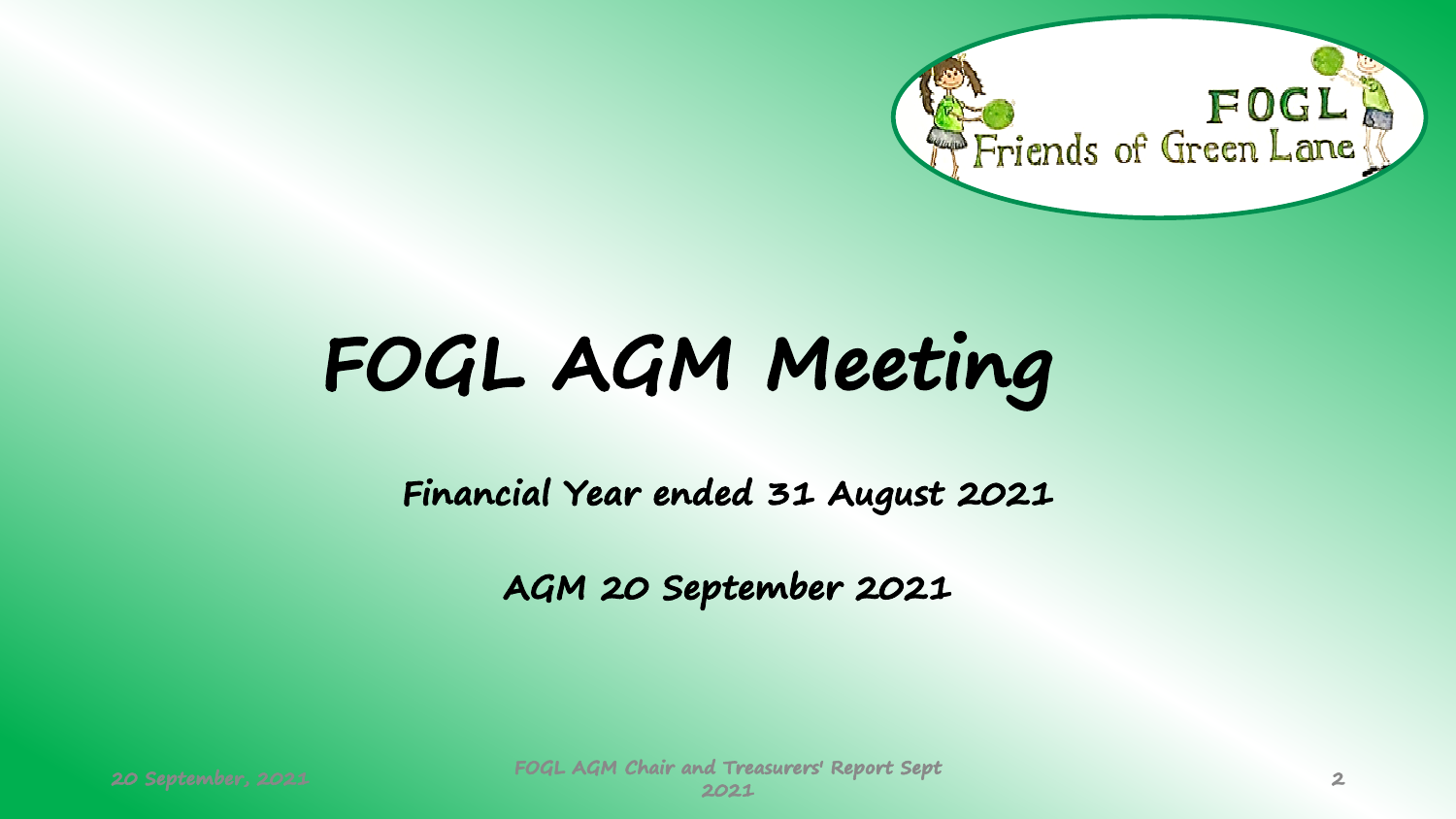**Chair's Report**

**Thank you all for coming. For those of you that are new this evening. I just wanted to share with you who we are and what we do. Friends of Green Lane PTFA also known as FOGL are a group of parents/carers of children at Green Lane who volunteer and organize events for the children and families to enjoy. We meet here once a month to discuss plans for the next event and think of new and exciting ideas.** 

**Anyone can be involved in FOGL as much or as little as they like. We have 3 main roles of Chair Person, Treasurer and Secretary. Currently that is me as Chair (Suzanne) Claire as Treasurer and Rachael as Secretary. If anyone here would like to take on these roles please put your name forward now.** 

FOGL<sup>3</sup><br>Friends of Green Lane

**The other roles are committee members and none committee members. Committee members are those that are involved quite a lot with the events and decision making and they come to majority of the monthly meetings. None Committee members is anyone that cant make it to meetings but would still like to be involved in FOGL. This covers many areas such as the examples below;**

- **- Volunteer at the odd event such as run a stall, supervise at a disco…**
- **- Shopping! Do you have a day free each week where you could go shopping for us (usually involves bulk buying) large car/boot space, Costco card etc are huge helps.**
- **- Can you print posters at home or work?**
- **- Does your work place do matcfunding?**
- **- Do you work somewhere that can donate materials to us such as Easter eggs, Wooden planters etc**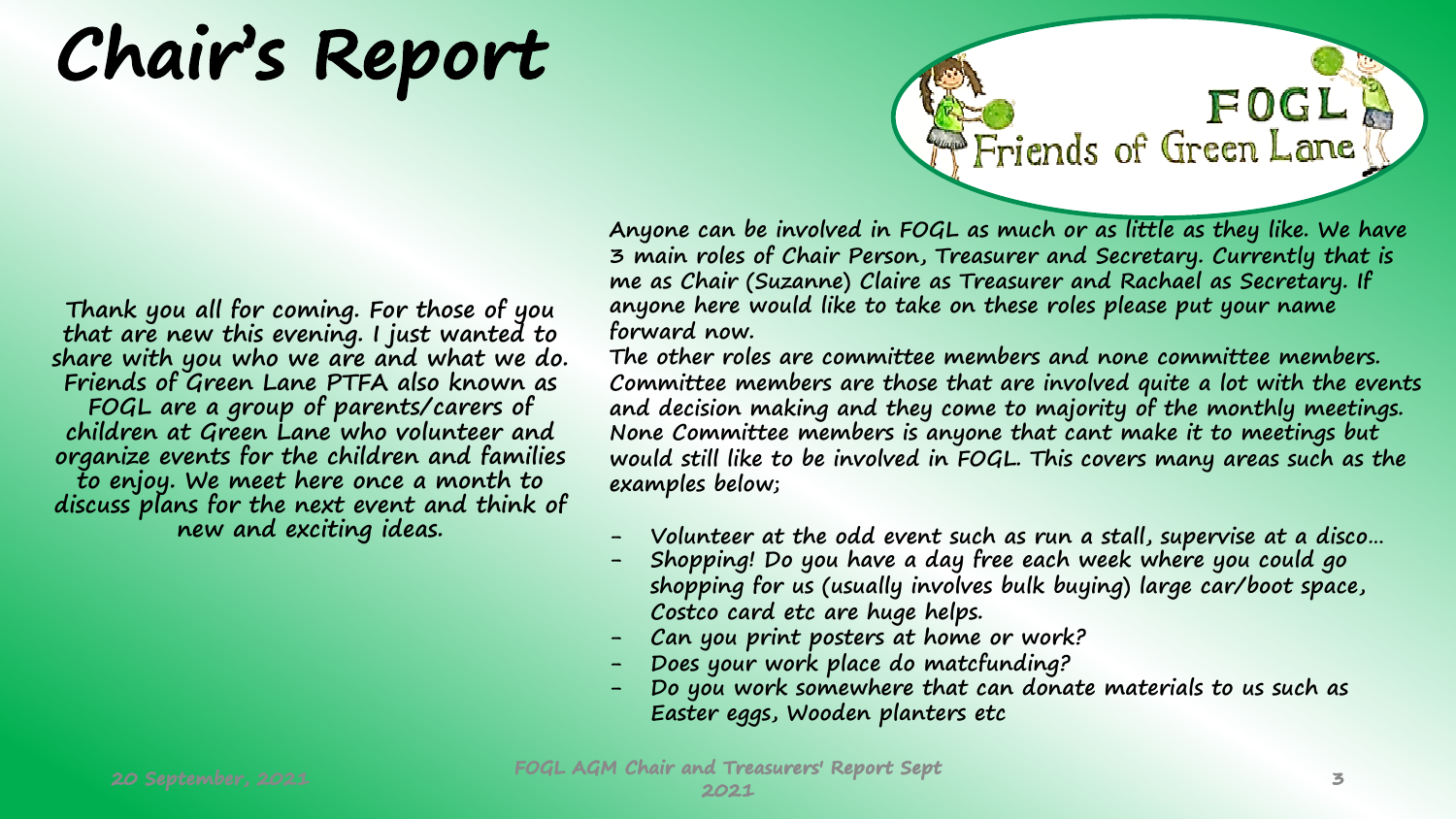**As we all know it hasn't been the best year for fundraising. Although as you will see from the treasurers reports we still managed to hold some events within school or just by selling products.**

**Secret Santa and Father's Day gifting are always a success and we received great feedback again that the gifts were lovely. Please throw ideas at us for some Christmas gifts for this year.**

We are going back to the previous company for Christmas cards this year as feedback was many felt the<br>delivery charge of the items from last year was just too high. The design packs are already at school with<br>the class tea

**Easter wasn't as big as it usually is as we couldn't do the chocolate fair/raffle etc but fingers crossed 2022 we will be able to do it again as the kids love it.**

**We managed to organise a Halloween trail, but this year are hoping to get a mini fair and pumpkin picking back unless anyone has any other ideas for it.**

We made the Christmas Jingle Bells and sold reindeer food which may be something to look at to do<br>again this year as Christmas eve boxes are becoming more and more popular. We could maybe send home<br>a little shopping list o

**We was very appreciative of the £500 donated to us by the local councillors from their covid efforts to help local charities. So big Thank you to them.**

Bags 2 School are booked in again for 12<sup>th</sup> November so please bag up any clothing you no longer want.<br>It can be brought into school anytime and we will store it until then. Please pass this on to as many<br>parents as possi

**20 September, 2021 FOGL AGM Chair and Treasurers' Report Sept <sup>2021</sup> <sup>4</sup>**

 $F$  OG I

Friends of Green Lane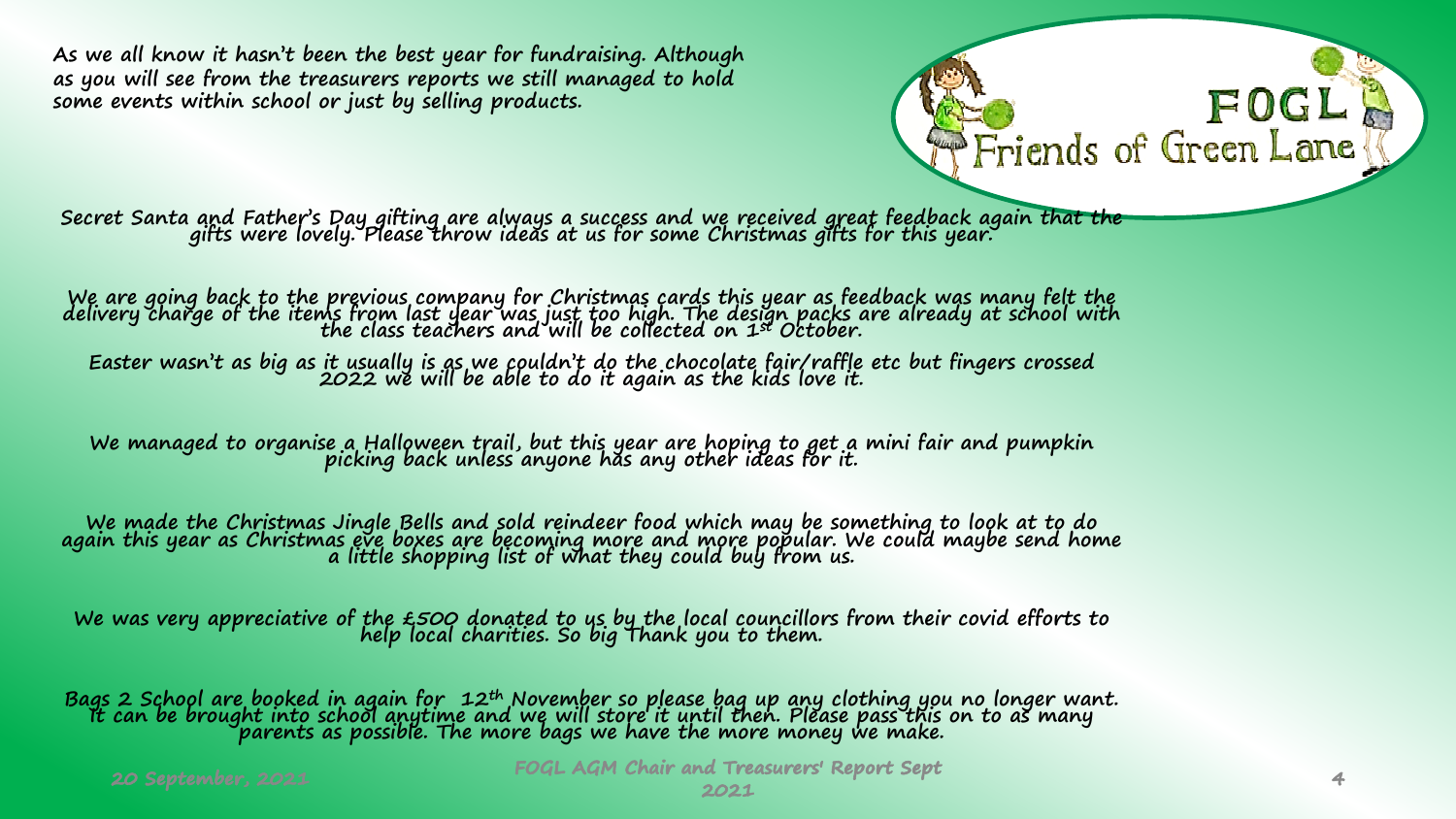**Even though we didn't raise the funds we was hoping for, we still managed to donate to the school through such a rubbish year. Our biggest purchase being the new outdoor exercise equipment which will be fantastic and the children are going to love it.** 

This year was also the  $1^{st}$  year of us purchasing the leavers<br>hoodies for year 6. I wasn't quite early enough to sort<br>them unfortunately but a parent had arranged it all so we<br>just needed to pay the invoice. We need to **that current year 6 Parents are aware that we will be doing them going forward.** 

**I would love to really try raise a good amount of money this year to purchase some outdoor play equipment like the trim trail. As things are still not fully back to 'normal' with covid I think its more realistic to set phases for the equipment such as for example… this year lets aim to extend KS1 trim trail, next year purchase some trim trail for KS2 then the following year raise money for the all weather proof flooring. That way we wont be sitting on money and the children and family can see our progress.** 

**Ideas so far for this year…**

**Family Quiz night Pumpking Picking Outdoor Movie night Gifting events Easter Fair**

**Circus (cancelled due to access issues)**

**20 September, 2021 FOGL AGM Chair and Treasurers' Report Sept** 

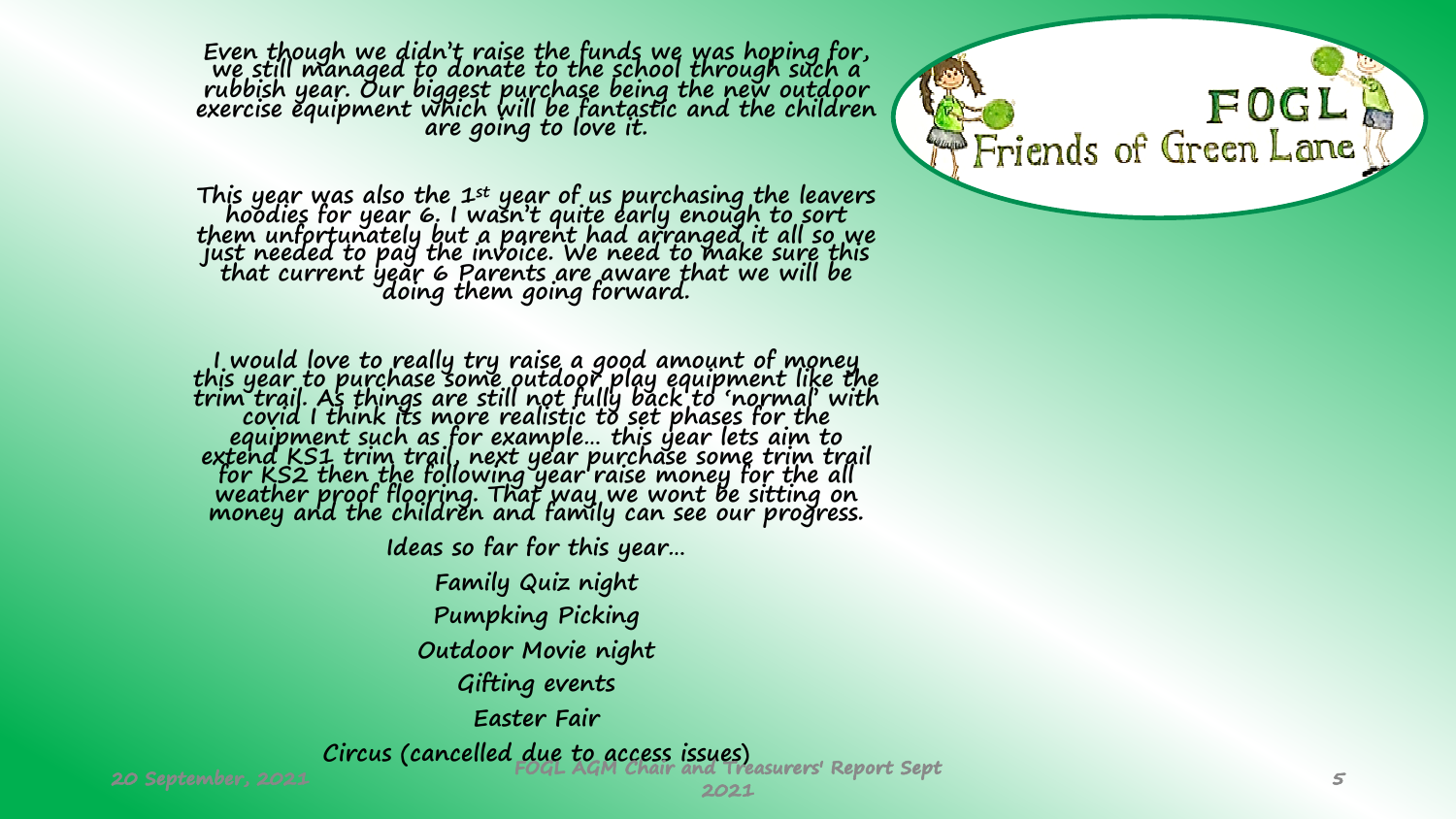## **Treasurer's Report**

| <b>FUNDS RAISED YEAR ENDED 31 AUGUST 2021</b> |              |                    |               |  |
|-----------------------------------------------|--------------|--------------------|---------------|--|
|                                               | Income       | <b>Expenditure</b> | <b>Profit</b> |  |
|                                               | £            | £                  | £             |  |
| <b>Bags 4 Schools</b>                         | 57           | 0                  | 57            |  |
| <b>Halloween Trail</b>                        | 286          | $-159$             | 127           |  |
| <b>Secret Santa</b>                           | 2,084        | $-1,406$           | 678           |  |
| <b>Reindeer Food</b>                          | 20           | 0                  | 20            |  |
| Jingle Bells                                  | 141          | $-58$              | 83            |  |
| <b>Christmas Cards</b>                        | 386          | $\Omega$           | 386           |  |
| Zoom Quiz                                     | 220          | $\Omega$           | 220           |  |
| <b>Easter Egg Hunt</b>                        | 993          | $-378$             | 615           |  |
| <b>Father's Day</b>                           | 1,524        | $-1,142$           | 383           |  |
| <b>Grants &amp; Donations</b>                 | 1,555        | 0                  | 1,555         |  |
| <b>Big PTA Raffle</b>                         | 101          | 0                  | 101           |  |
| <b>Easy Fundraising</b>                       | 20           | $\Omega$           | 20            |  |
| <b>Amazon</b>                                 | 137          | $\Omega$           | 137           |  |
| <b>Admin</b>                                  | $\mathbf{1}$ | $-202$             | $-201$        |  |
|                                               | $\mathbf 0$  | 0                  |               |  |
| <b>Total Funds Raised</b>                     | 7,524        | $-3,344$           | 4,180         |  |
| <b>Donations</b>                              | $\bf{0}$     | $-3,362$           | $-3,362$      |  |
| <b>Inc/Decrease in Funds</b>                  | 7,524        | $-6,706$           | 818           |  |



- **Last year, despite the Coronavirus restrictions we managed to raise £4,180 !!!!!**
- **We also made £3,362 of donations to the school**
- **In addition, we have agreed to fund outdoor gym equipment totalling approx £4,250 which was installed over the Summer**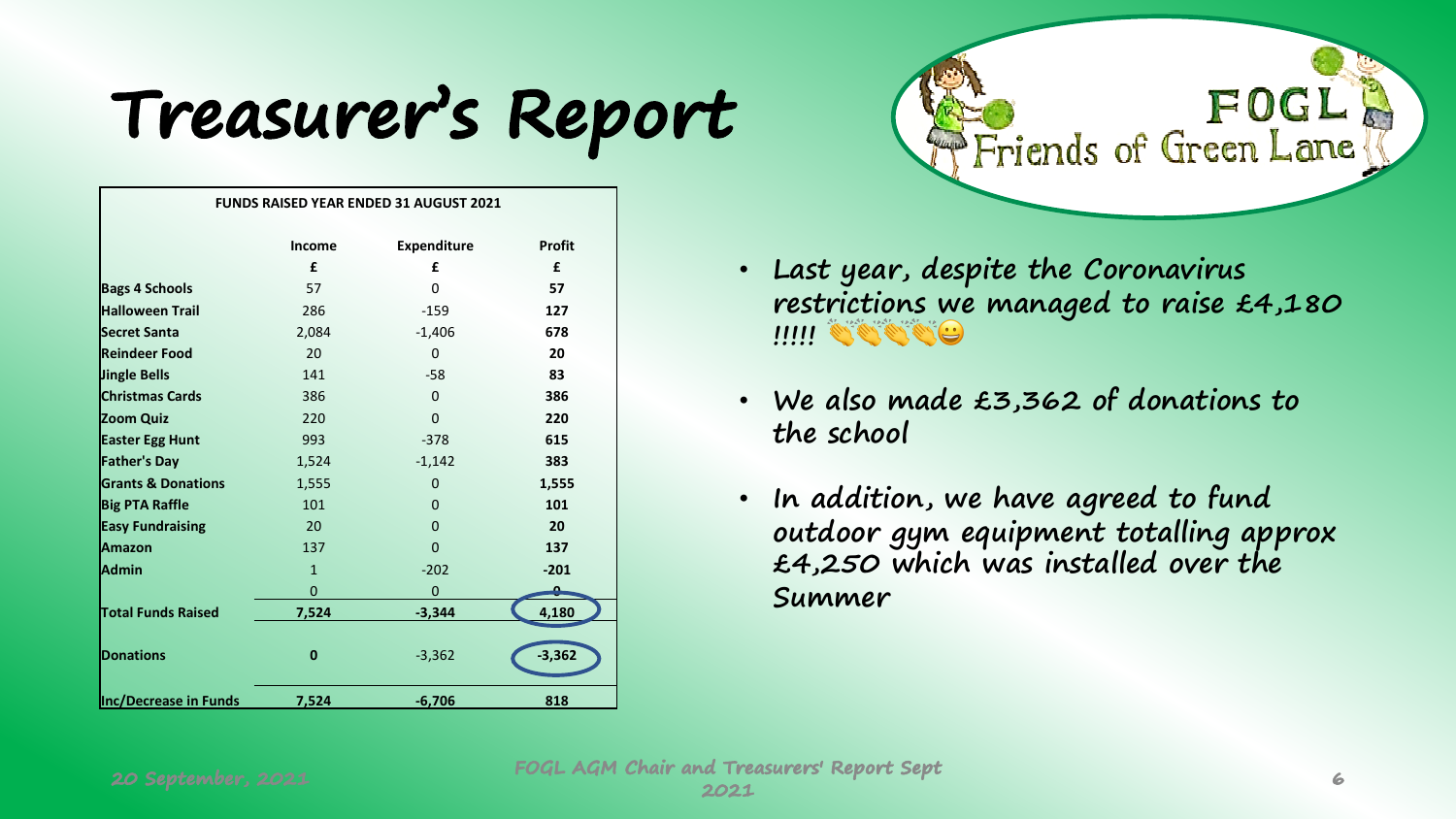### **Comparison to Prior Years**





- **Despite the challenges of Covid, funds raised in 2020 and 2021 were roughly comparable to previous years.**
- **This is mainly due to fund matching being awarded following obtaining charity status (2020)**
- **And receipt of grants of £1,000 (from Persimmon) and £555 (local Councillors) (2021)**
- **Gifting events have continued to be successful**
- **An Easter Egg hunt was run during school time for pupils only and raised £615**
- **Outside school, a Halloween trail and Zoom quiz raised £350**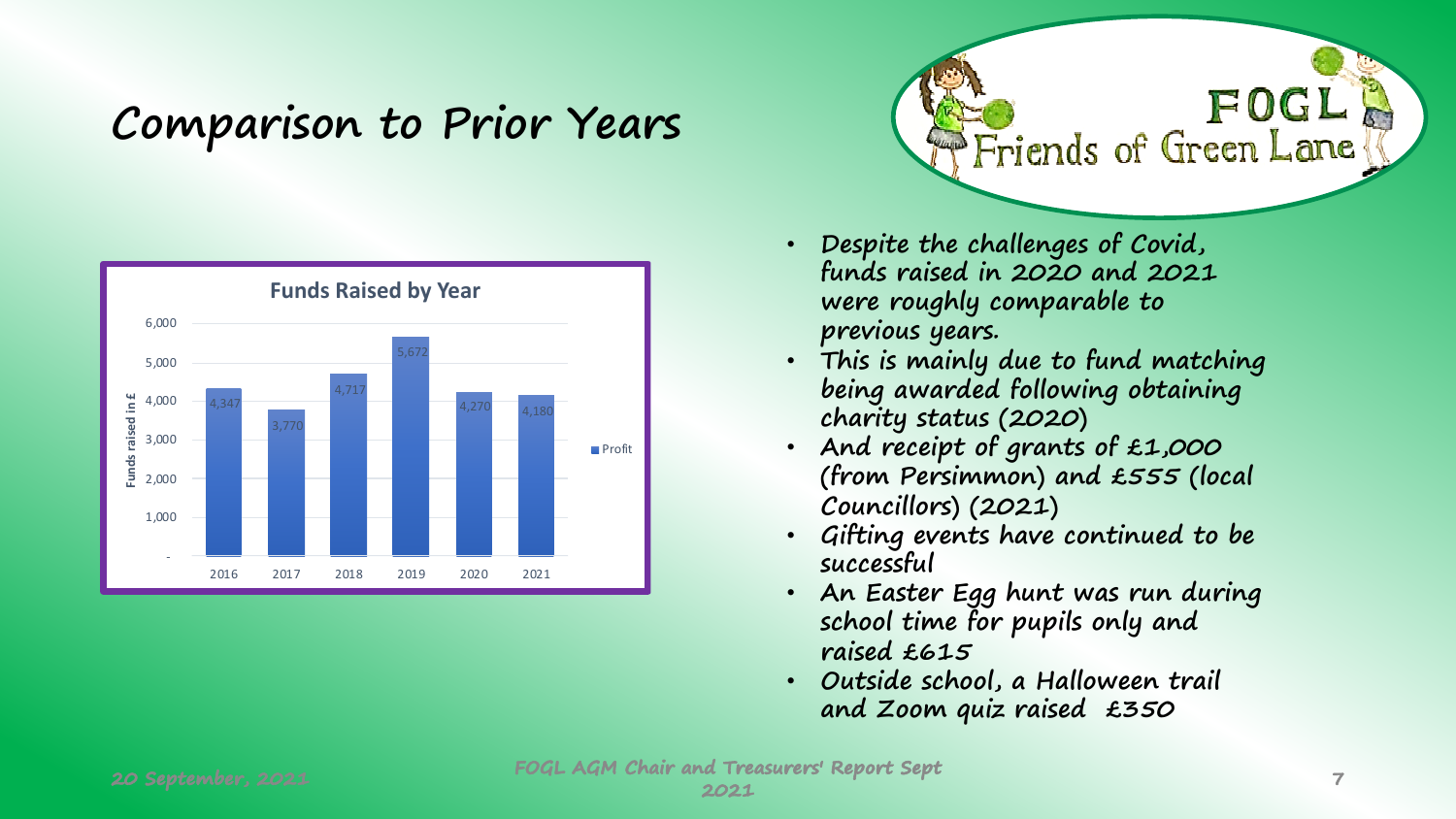#### **Comparison vs. 2019**





- **The big misses were the Summer Fair (£1300) and discos \*2 (£1400)**
- **Other events missed were the Family Quiz, Movie night and Christmas market**
- **However**
- **Of the £4,300 we lost by not holding in-person events, we managed to make back £2,800**
- **£500 on Christmas sales**
- **£400 on A Halloween Trail and Zoom quiz**
- **£300 through Online fundraising activity £1,600 through grants and donations**
- **Continue to apply for grants throughout 2020/21**)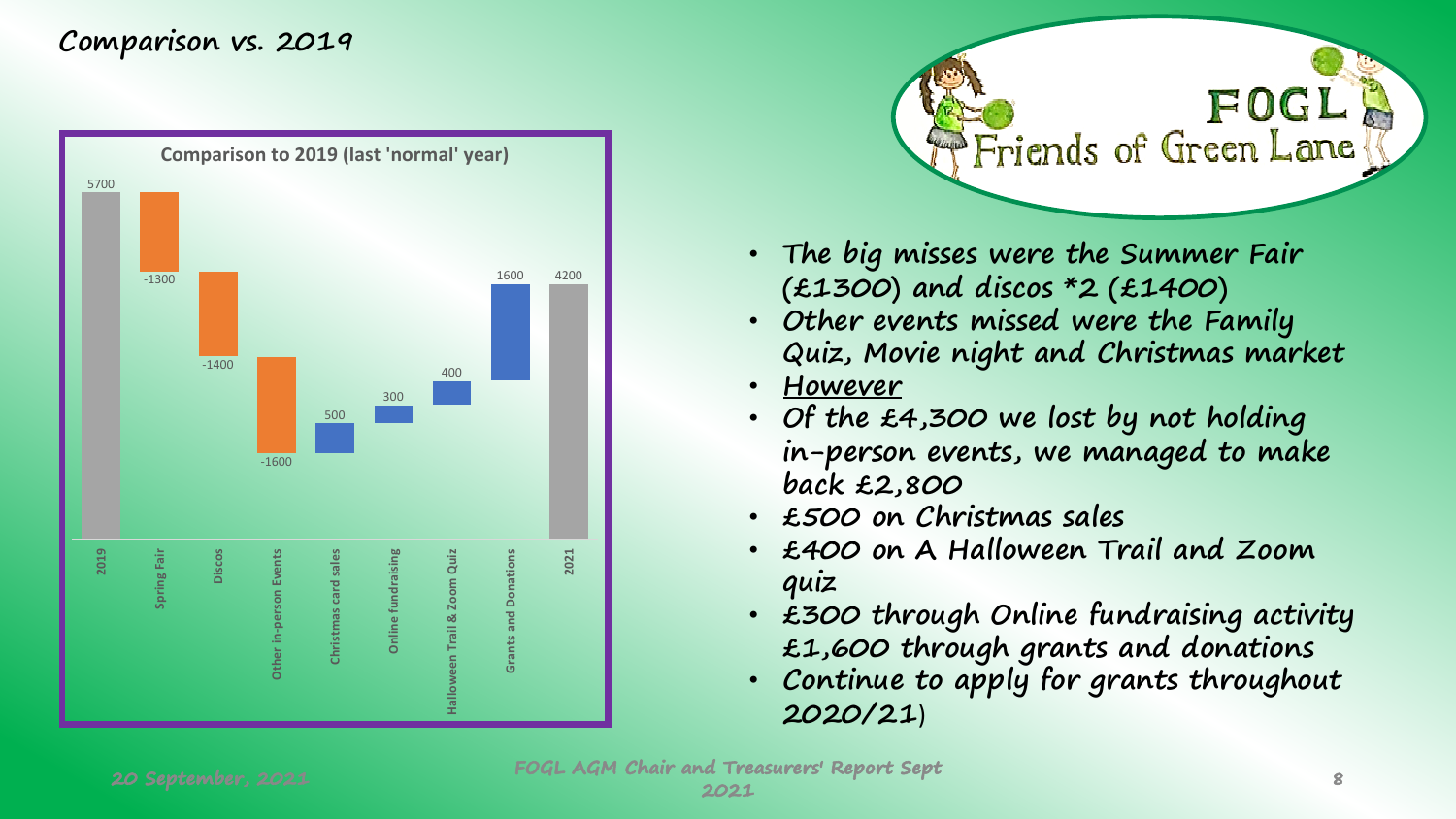## **Event Highlights …**



| • Secret Santa                 | £678 |  |
|--------------------------------|------|--|
| • Easter Egg Hunt              | £615 |  |
| • Christmas Cards              | £386 |  |
| · Lisa's Zoom Quiz             | £220 |  |
| • Hallowe'en Trail             | £127 |  |
| · Jingle Bells & Reindeer Food | £103 |  |
| · Father's Day Gifts           | £383 |  |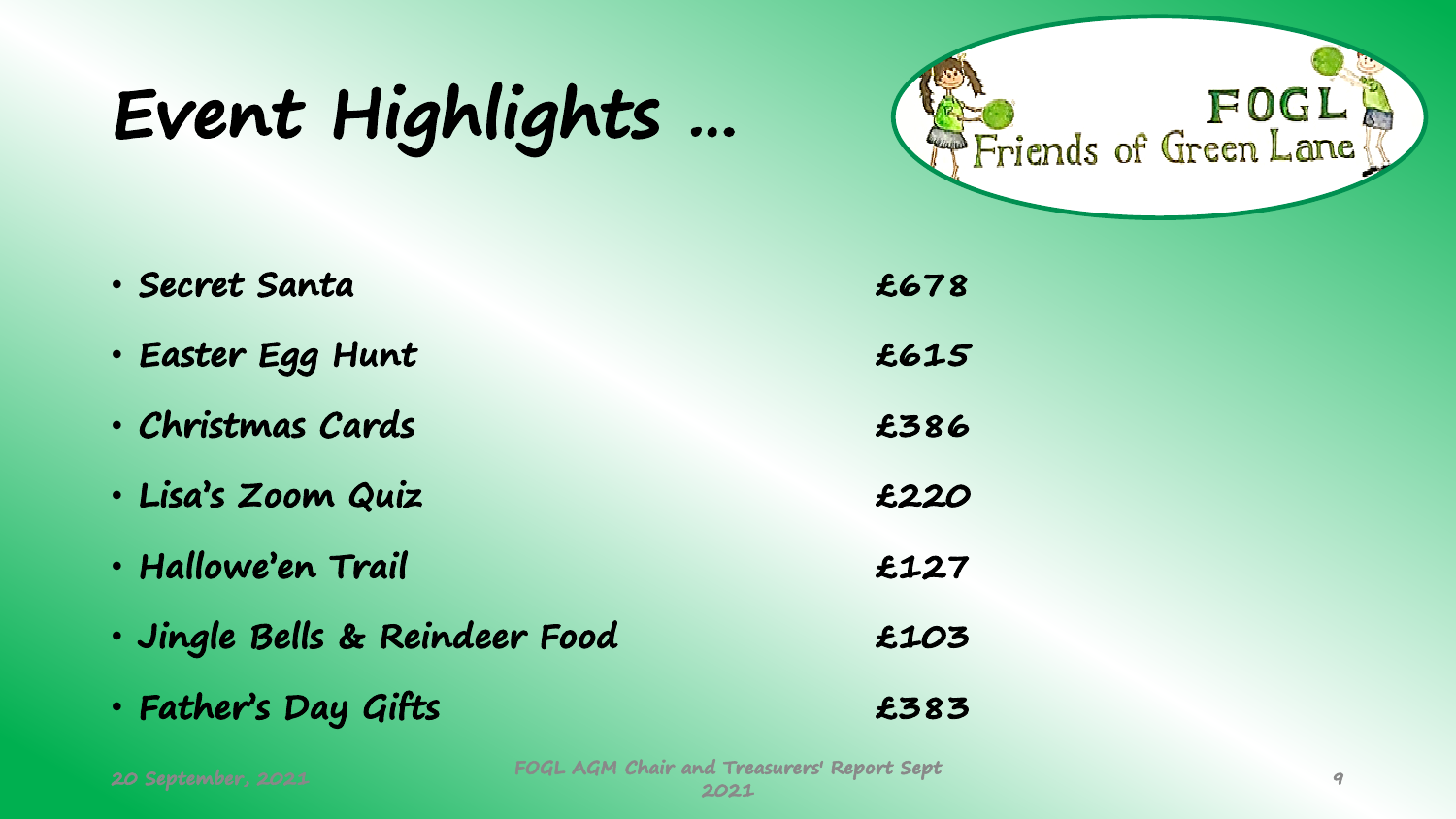## **Non-Event Fundraising**



| · Bags for Schools            | £57    |
|-------------------------------|--------|
| · Big PTA Raffle              | £101   |
| · Easy Fundraising            | £20    |
| • Amazon Smile                | £137   |
| · Grants & Donations received | £1,555 |
| · Total                       | £1,870 |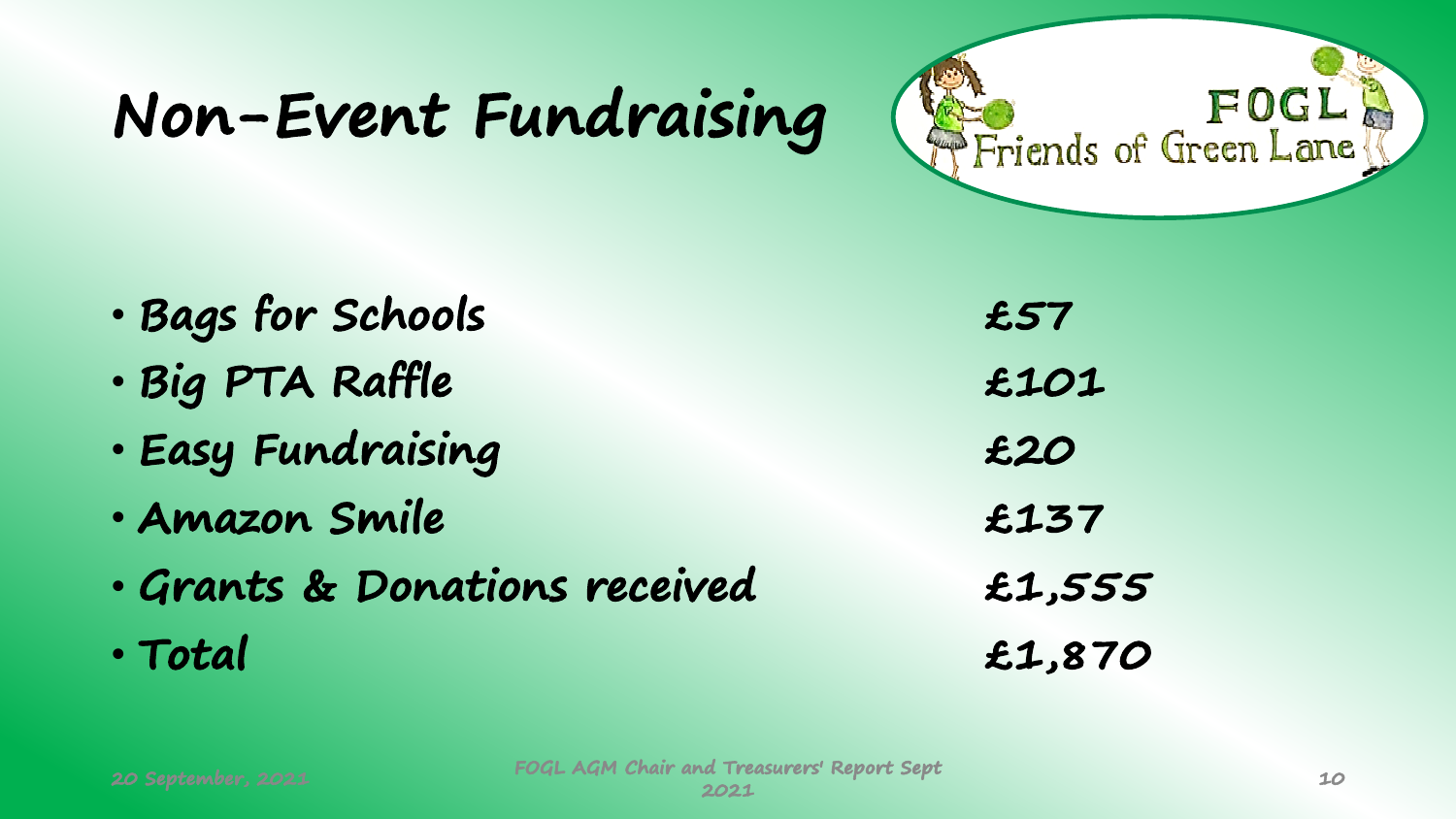## **Donations Summary**



• **We have made £3,362 of donations, with a further £4,250 (approx.) which was installed over the Summer**

| · Glockenspiels                 | £409   |
|---------------------------------|--------|
| • Outdoor Benches               | £1,029 |
| • Pantomime                     | £205   |
| · Christmas Presents            | £407   |
| · Year 6 Hoodies                | £990   |
| · Flags for Picnic & Sports Day | £288   |
| · Ice lollies for Sports Day    | £35    |
| · Total                         | £3,362 |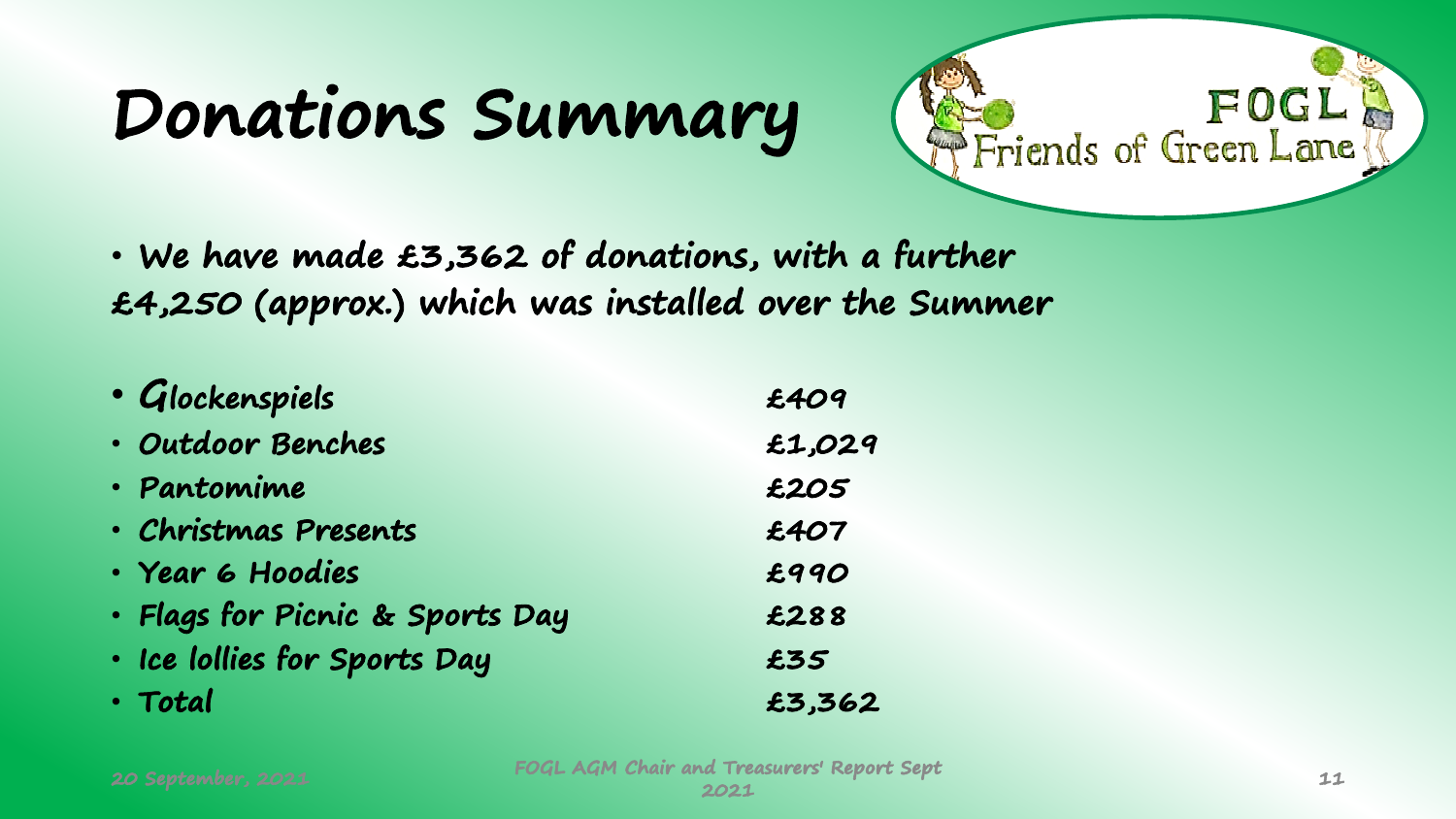## **Bank Balance**

- **We currently have £9,782**
- **After funding £4,250 play equipment, this will drop to £5,532**
- **We want to keep around £3,000 buffer in the bank to fund outlays for future events**
- **This leaves approx. £2,532 remaining**
- **Existing commitments for 2022 include £130 insurance, £1,500 circus and £1000 for leavers hoodies (in place of previous coach donation, as voted for last year)**

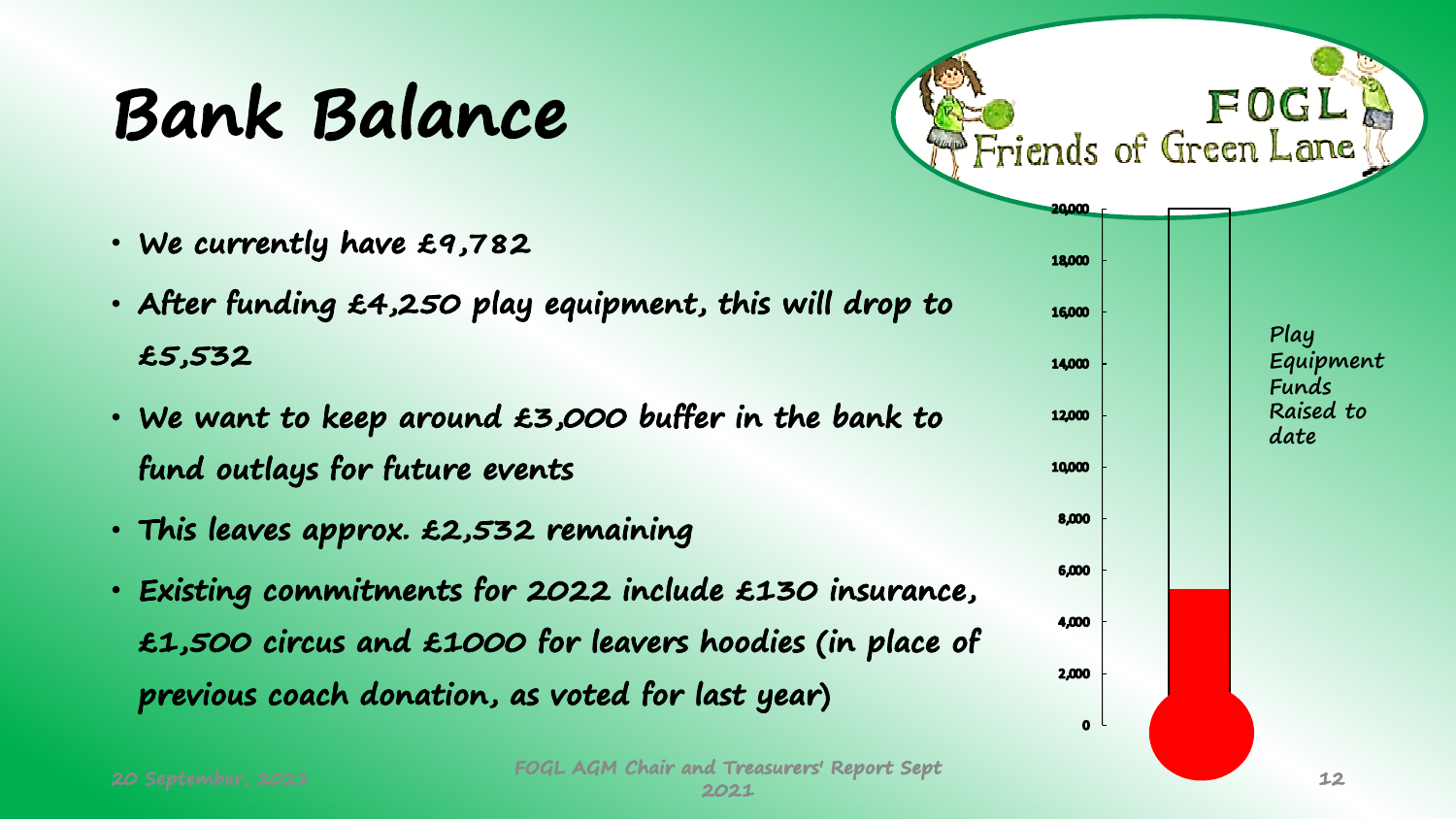## **Other Stuff**



- **Due to closures of all local Bank branches, dealing with cash will be increasingly difficult. Therefore we need to move to electronic payments as much as possible.**
- **We now have a Sumup card reader so can take payments by card! (only 1 at the moment but they're only £19 to buy if used with a phone so may get more for bigger events if they work well)**
- **Amazon Smile – to date we have raised over £185 through this with only 31 Supporters … aim to continue to promote to**  encourage more parents to sign up
- **Natasha's Law coming into force in October 21 … all prepackaged food items (sweet jars etc) will now need allergy labels on**